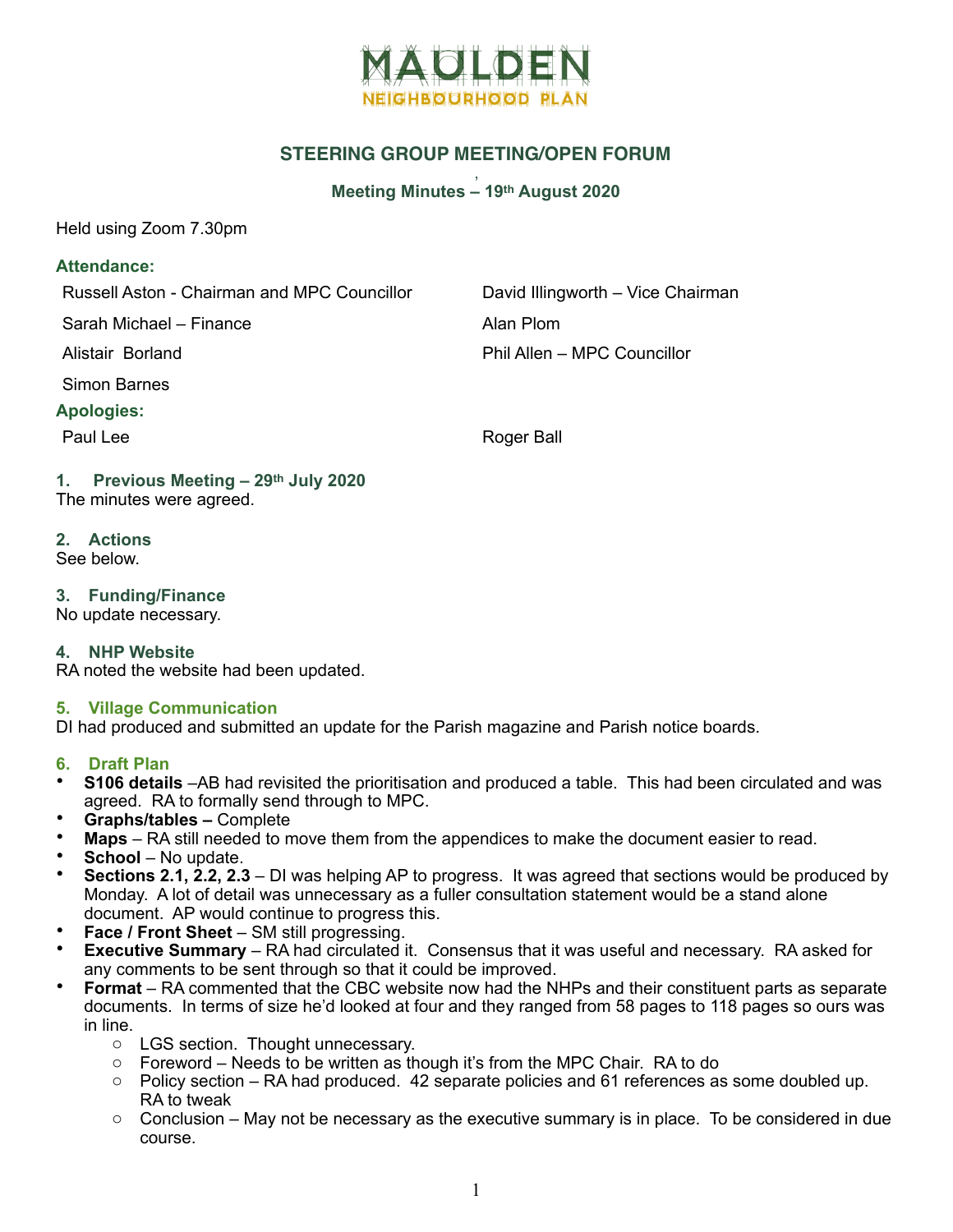## **7. CBC Engagement**

Meeting wanted the draft to go asap. Final tweaks to be done before Monday. RA to print off copies and distribute. All to read and then reconvene for a decision next Wednesday at 7.30

### **8. Consultants**

No comment made or necessary [...*in due course, a 'Specification of Needs' would be required to enable this to take place*.]

#### **9. Regulation 14 Consultation**

No comment made or necessary

#### 10. **Government Planning Proposals**

Some discussion as there was a widespread concern about the impact on the NHP process. PA had spoken to CPRE, BRCC and CBC Planning. PA happy to feed back the Group's comments as MPC would be responding to the consultation. Whilst no one at the meeting was very familiar with the proposals the general consensus was it appeared that the NHP and NPPF would remain important parts of the planning process although this may not be the case . The views of CBC Councillor Mike Blair to be sought as he sat on the CBC Planning Committee – PA to take forward at next MPC. The papers indicated that anything in place 6m before implementation of new legislation would remain and it was noted that this meant completion of the NHP was even more important.

#### **11. AOB**

None

#### **12. Meetings**

Next meeting 26th August at 7.30pm. RA to arrange

## **Outstanding Actions**

| <b>Date</b> | <b>Action</b>                                                                                                                                                                                                                          | Who                      | <b>Update</b>                                                                                                                  |
|-------------|----------------------------------------------------------------------------------------------------------------------------------------------------------------------------------------------------------------------------------------|--------------------------|--------------------------------------------------------------------------------------------------------------------------------|
| 15<br>Apr   | Consultation record - sections 2.1, 2.2 and 2.3                                                                                                                                                                                        | AP and DI                | June & July - WIP<br>July - DI to help AP.<br>Meeting to discuss.<br>$Aug - being$<br>progressed                               |
| May         | Contact the school re S106 money and any expansion plans                                                                                                                                                                               | <b>SB</b>                | June - WiP<br>July & Aug - Waiting to<br>hear back                                                                             |
| 15<br>July  | <b>S106 Prioritisation</b><br>All to reconsider the prioritisation given the importance as it could be<br>used to inform MPC of village wishes.                                                                                        | AB                       | 29 July - Table to be<br>produced<br>Aug - Complete. RA<br>to send to MPC                                                      |
| 29<br>July  | <b>Ongoing Village Communication</b><br>MPC Update - RA<br>Parish magazine - DI.<br>$\bullet$<br>Parish notice boards. DI via John Coyle.<br>$\bullet$<br>Maulden Voice and Alternative Maulden - SB<br>$\bullet$<br>Website – RB<br>٠ | RB, DI, SB,<br><b>RA</b> | Ongoing                                                                                                                        |
| 29<br>July  | Document tweaks<br>Maps - RA<br>$\bullet$<br>Front sheet - SM<br>$S106 - AB$<br>$\bullet$<br>Executive Summary - RA<br>$\bullet$<br>General - RA<br>٠                                                                                  | RA, SM, AB               | Aug<br>Maps - RA<br>Front sheet - SM<br>S106 - Complete<br>Executive<br>Summary-<br>Complete (bar<br>tweaking)<br>General - RA |